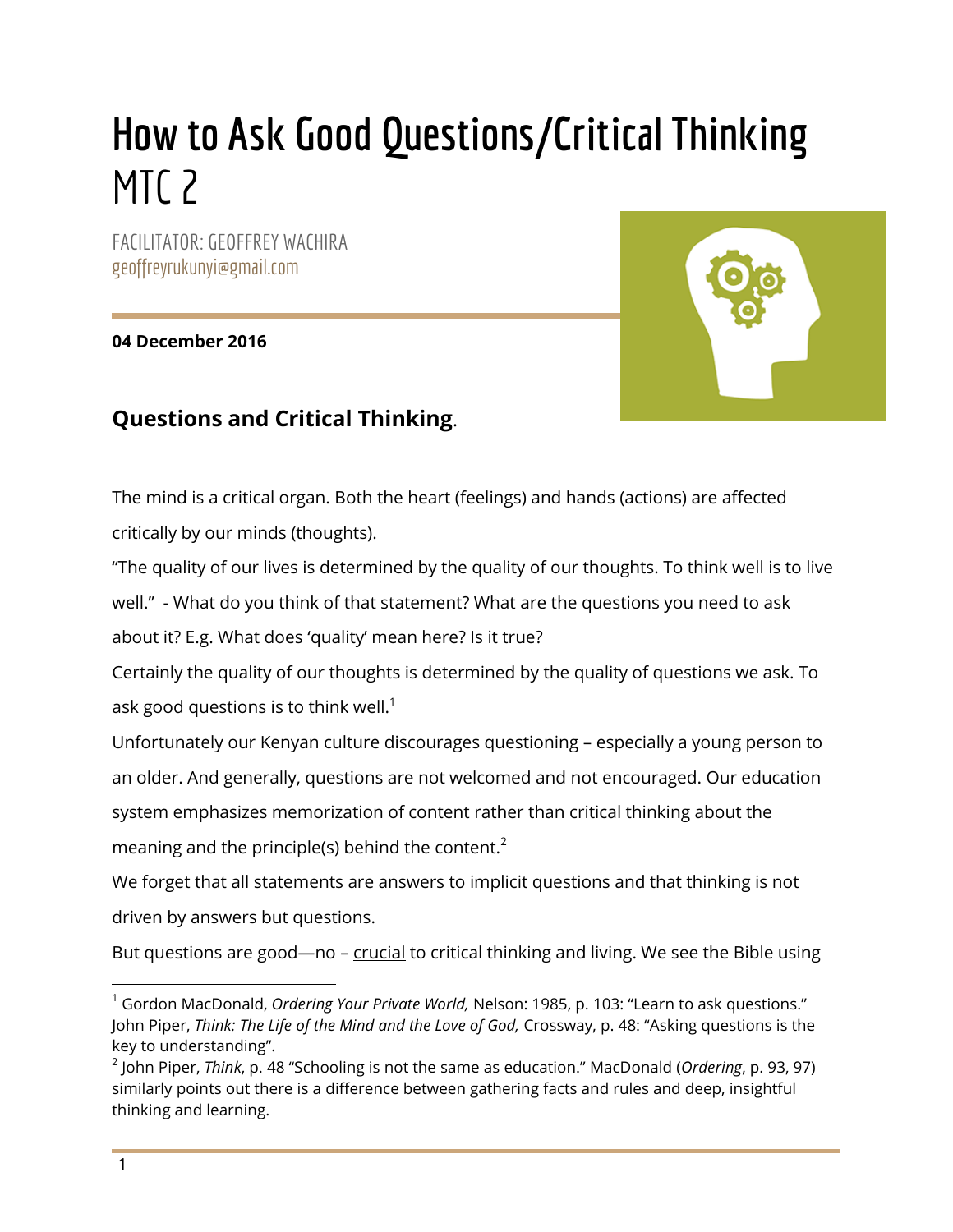questions throughout OT and NT. God asks questions—he is not only the creator of the inquisitive mind but the first questioner.

\* Where are you? (Genesis 3:6)

The Bible is a book of questions (and all the answers we need too)

All subject areas are developed (and sustained) by quality questions asked about the unknown aspects of the subject.

There is need for our culture to learn to think well by learning to ask good questions.

 \* Compare the development in cultures that encourages questions (and hence critical thinking) with ours...

#### **How?**

- 1. Start with love. [The heart leads the head.](https://watumishiwaneno.wordpress.com/2013/01/25/the-passion-driven-life/) If you are loving rightly you can think rightly. "It is impossible for [the mind set on the flesh] to think objectively because; a) it will always be thinking 'What's in it for me?' and trying to rationalise this; and, b) it is hostile to God (Rom. 8.7). By contrast… [the mind] set on what the Spirit desires… is free to explore what is best for God and the common good… being released from the defensiveness and nervousness of self-interest"<sup>3</sup>
- 2. Be humble... Don't fear being seen as a fool<sup>4</sup> (but don't ask foolish questions!)<sup>5</sup>
- 3. For every argument/statement, seek to know its reason, and evidence.
- 4. Identify and interrogate the 'Elements of thought':
	- What is the purpose of my thinking?
	- What precise question am I trying to answer?

<sup>3</sup> Tim Saunders, 'Atheist Mind / Christian Mind', *Evangelicals Now*, May 2015.

 $^4$  "The man who thinks he knows something does not yet know as he ought to know" (1 Cor. 8:2). "As our circle of knowledge expands, so does the circumference of darkness surrounding it." (Albert Einstein).

<sup>&</sup>lt;sup>5</sup> What we need is "Humble questioning that expresses eagerness to grow and to uncover truth" (Piper, *Think*, p. 50) not displaying our cleverness or trying to trip people up or score points.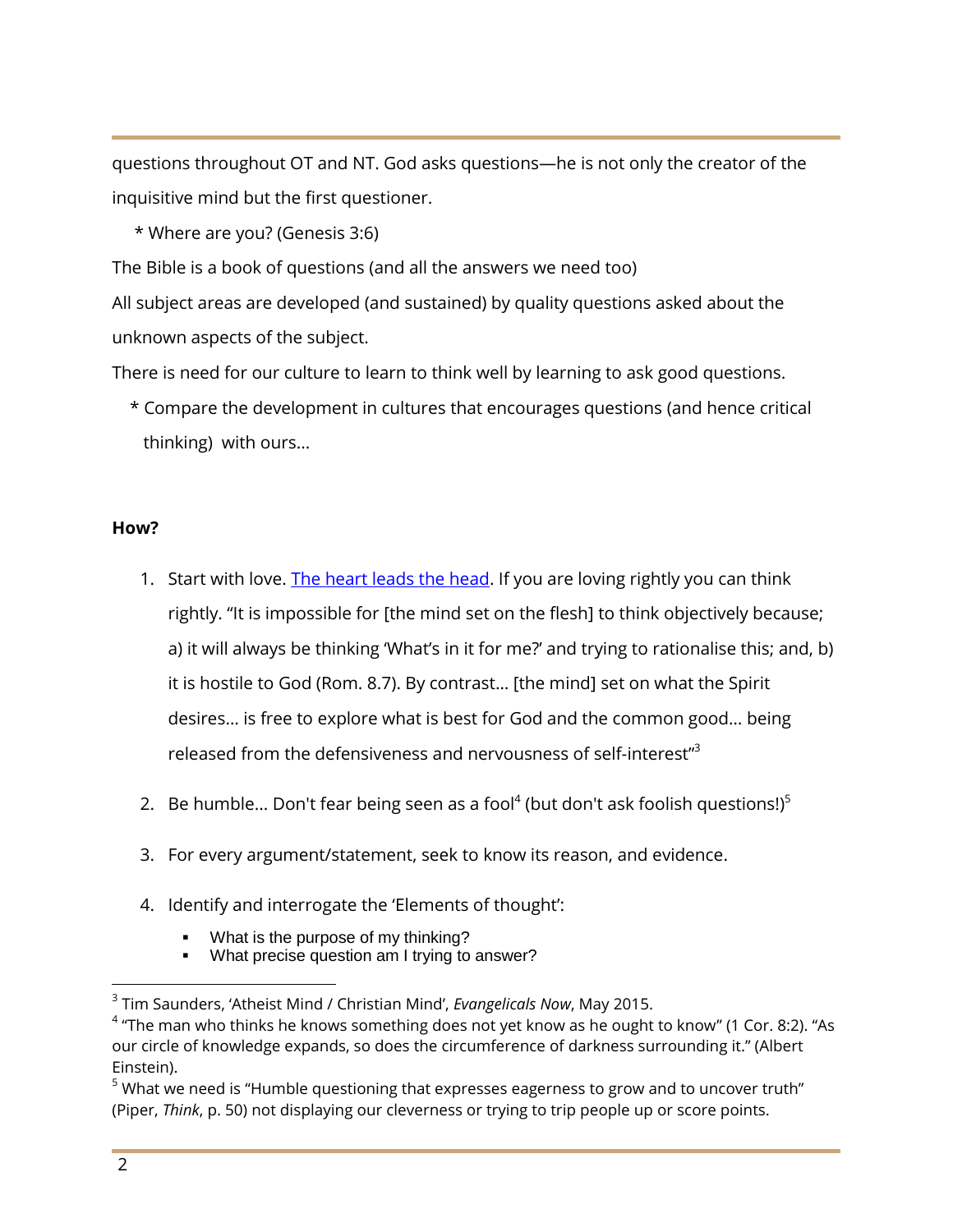- Within what point of view am I thinking?
- What information am I using?
- How am I interpreting that information?
- What concepts or ideas are central to my thinking?
- What conclusions am I coming to?
- What am I taking for granted, what assumptions am I making?
- If I accept the conclusions, what are the implications?
- What would the consequences be, if I put my thought into action?<sup>6</sup>
- 5. Next, consider precision (specific details of the information, untrue or vague),

consistency (examine contradictions), accuracy (test truth and correctness) and logic

(reasonableness of thoughts and whether they follow from one another).

- 6. Finally, watch out for fallacies. E.g.:
	- 1) The conclusion doesn't follow from the premise "All dogs have four legs. This animal has four legs. Therefore this animal is a dog."
		- a. Causation is *assumed* not proven "The pope came, the economy improved, therefore the pope improved the economy"
		- b. Clustering effect "There have been 10 cases of cancer in this village so there must be witchcraft or polluted water or poisoning" – may be random cluster of data
		- c. Slippery slope argument "If we start to try to help someone we will have to help everyone and get distracted from our main work"
		- d. Appeal to results/consequences "I believed this and it has worked for me so it must be right" or "If we don't go along with this we will be in big trouble"
		- e. Appeal to character "This book is published by bad people therefore it's wrong"
		- f. Appeal to popularity "Millions of people believe this so it must be true"
		- g. Stereotyping and generalising from anecdotal evidence "Americans are liars, I know that because I met an American and he lied to me"
	- 2) False premise or assumed premise "The laws of nature cannot be violated therefore miracles cannot happen"
		- a. Complex question "Have you stopped beating your wife?"
		- b. False dilemma "Either God is all powerful or God is all loving"
		- c. No smoke without fire  $-$  "I heard that the CIA planned  $9/11"$  but maybe the smoke (the rumour) is not actually smoke (something evidencing a fire)
		- d. Straw man "Arminians believe you have to save yourself" or "Calvanists believe we are robots controlled by God"
	- 3) Pure assertion or appeal to emotion "Give me an amen!" or "That is a horrible thing to say!" or "In my personal opinion"

 $\overline{\phantom{a}}$ 

<sup>&</sup>lt;sup>6</sup> Source: http://www.criticalthinking.org/pages/critical-thinking-identifying-the-targets/486</u>. These questions can be used of your own thinking or to interrogate someone else's argument.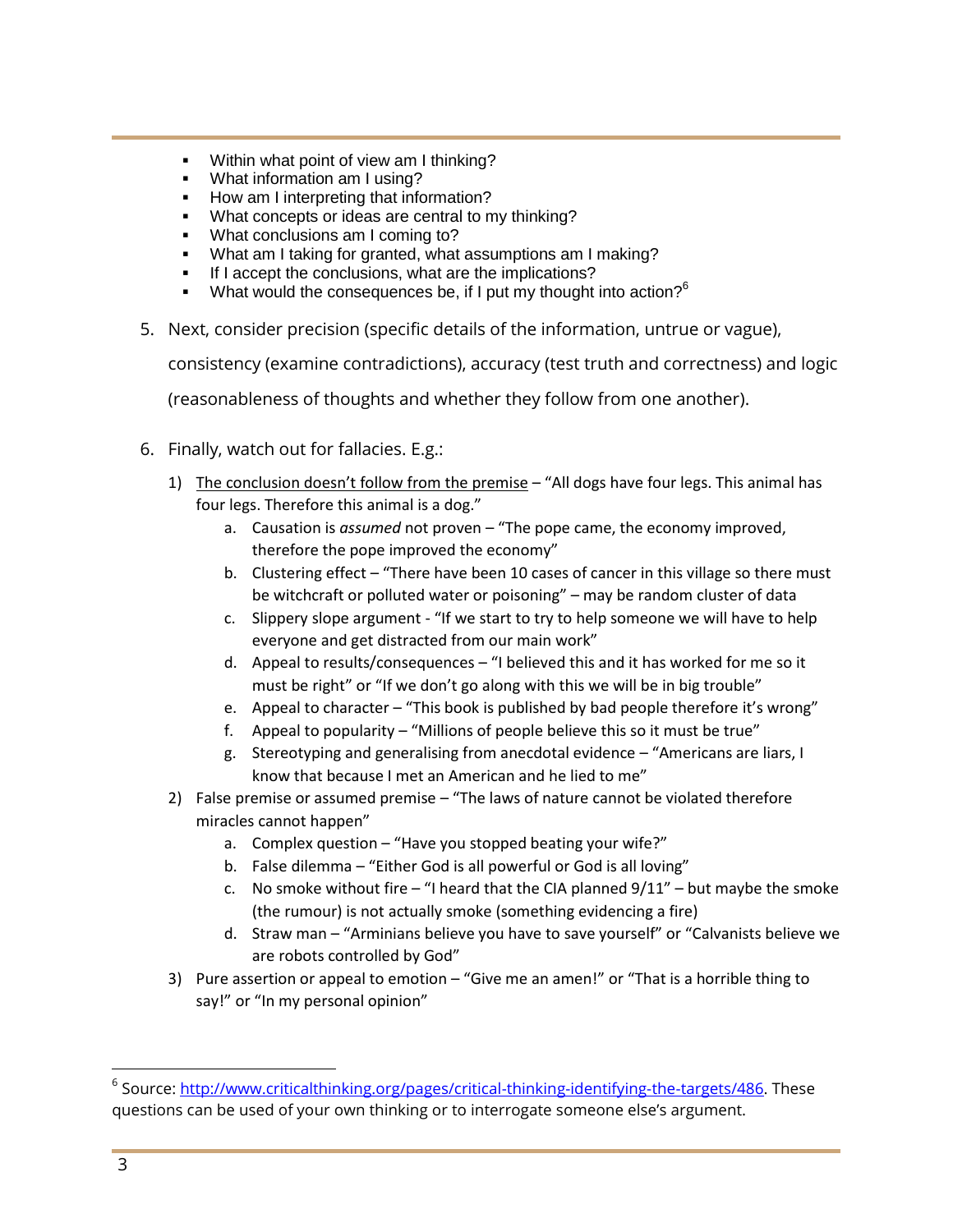The mind is like a muscle: you use it, it grows. You don't, it atrophies. $^7$ 

Force your mind to think. This is the way to lifelong learning.

Other areas of life that critical thinking and questions are very helpful in:

### **A. Relationships**

Relationships grow and deepen through "sustained, escalating, reciprocal, personalistic self-disclosure"<sup>8</sup> Interested, open questions that help someone to reveal something of themselves – not prying but polite, sensitive, warm, humble and loving

- $\rightarrow$  Facts
- $\rightarrow$  Opinions
- $\rightarrow$  Feelings

#### **B. Evangelism**

- Find out where someone is
- Help them see what they believe and the implications of what they believe

What are you talking about? What do you think is the problem with the world? What are you hoping for? What do you love most about your god? Why don't you go to church? Do you know what will happen to you when you die?

# **C. Bible Study**

Love the Lord your God with all your mind. Ask as many questions as you possibly can of a passage:

- What? Who? Why? When? How? Where?
	- o What am I learning about God?
	- o What am I learning about man?
- What do I not understand? Write down all the questions you have answered and unanswered.
- Read the passage with other people especially children and see what questions they ask.
- Have a project as you read the Bible e.g. What is faith and what is the relationship between faith and good works?

# **D. Discernment online**

Social media, search engines, unsolicited email – always think critically:

- 1. What? Check the content spelling and punctuation and presentation is this credible as a source or an official communication?
- 2. Who? Is author provided? What credentials? Where are they coming from (in thought)?

<sup>7</sup> MacDonald *Ordering*, p. 92: "all training is painful and frustrating on the way to skills that later become second nature and lead to greater joy… Embrace the pain of learning." J. Gresham Machen quoted in Piper, *Think*, p. 40: "the mind must be pushed, filled, stretched, and forced in order to function."

<sup>&</sup>lt;sup>8</sup> Arthur Aaron, 'The Experimental Generation of Interpersonal Closeness: A Procedure and Some Preliminary Findings', *[Personality and Social Psychology Bulletin](http://www.stafforini.com/txt/Aron%20et%20al%20-%20The%20experimental%20generation%20of%20interpersonal%20closeness.pdf)*.